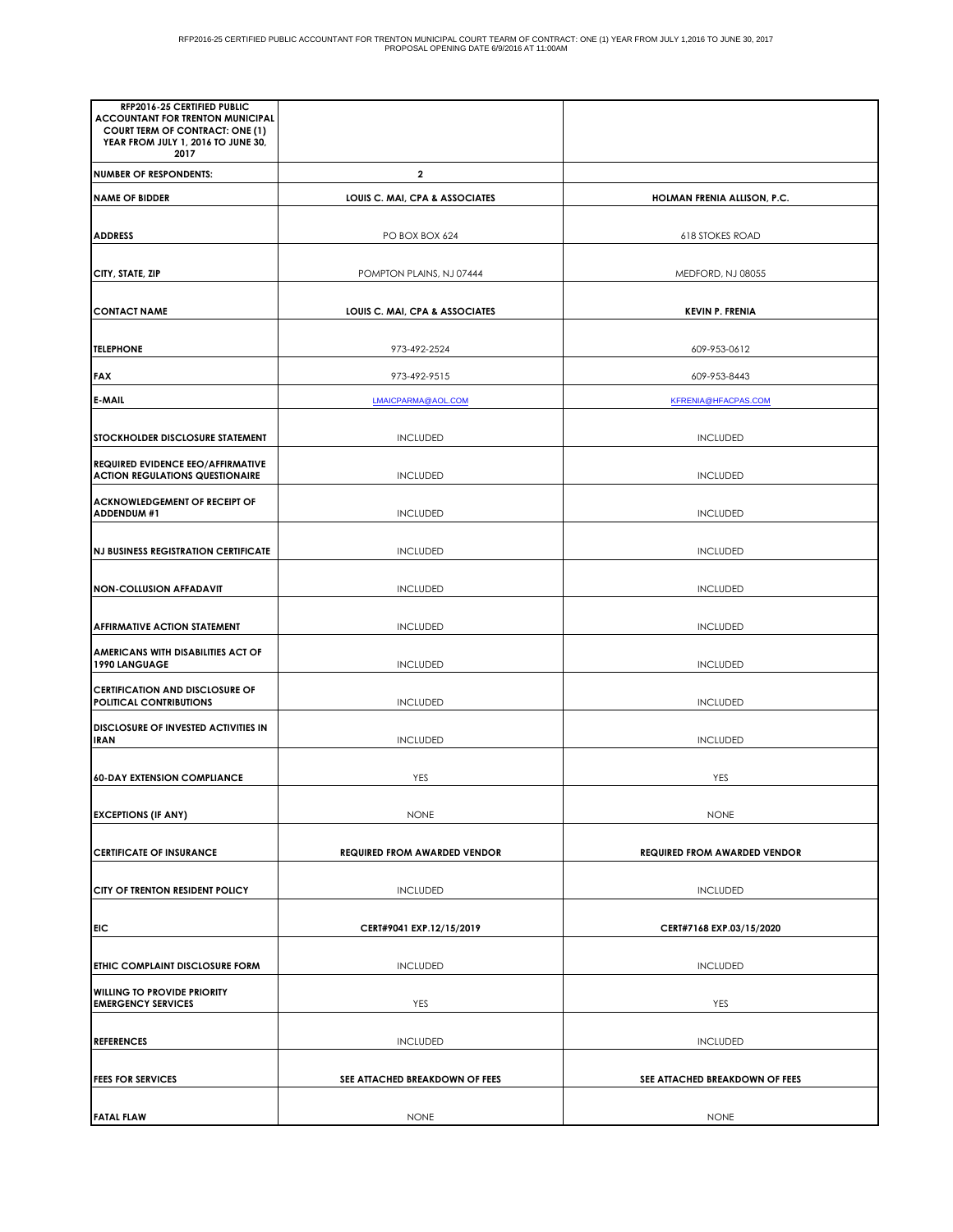Louis C Mai CPA & Associates PO Box 624 Pompton Plains, NJ 07444

## **COST PROPOSAL**

## Our Fees Reflect Our Experience and Commitment

Our total fees to perform the accounting services for the Municipal Court of the City of Trenton are contained in the cost proposal section of this document. They reflect our familiarity with the effort and time required to complete a project of this magnitude and complexity, as well as our commitment to use our experience and your administrative staff to keep costs at a minimum. Our fees include the approach described in the previous section and the following:

> Off-site preparation of monthly reconciliation Identifications of issues and corrections Telephone inquiries throughout the year

Our fee for the above service will be \$13,800 for the period July 1, 2016 through June 30, 2017. It will be billed monthly at a fee of \$1,150 per month with payment expected within 45 days of the receipt of our invoice.

If we are requested to attend a meeting at your location we will bill additionally for that at \$225 per hour portal to portal. Our experience with the Trenton Municipal Courts has been that these meetings have not been necessary in the past.

Lun C Mar<br>6/6/16